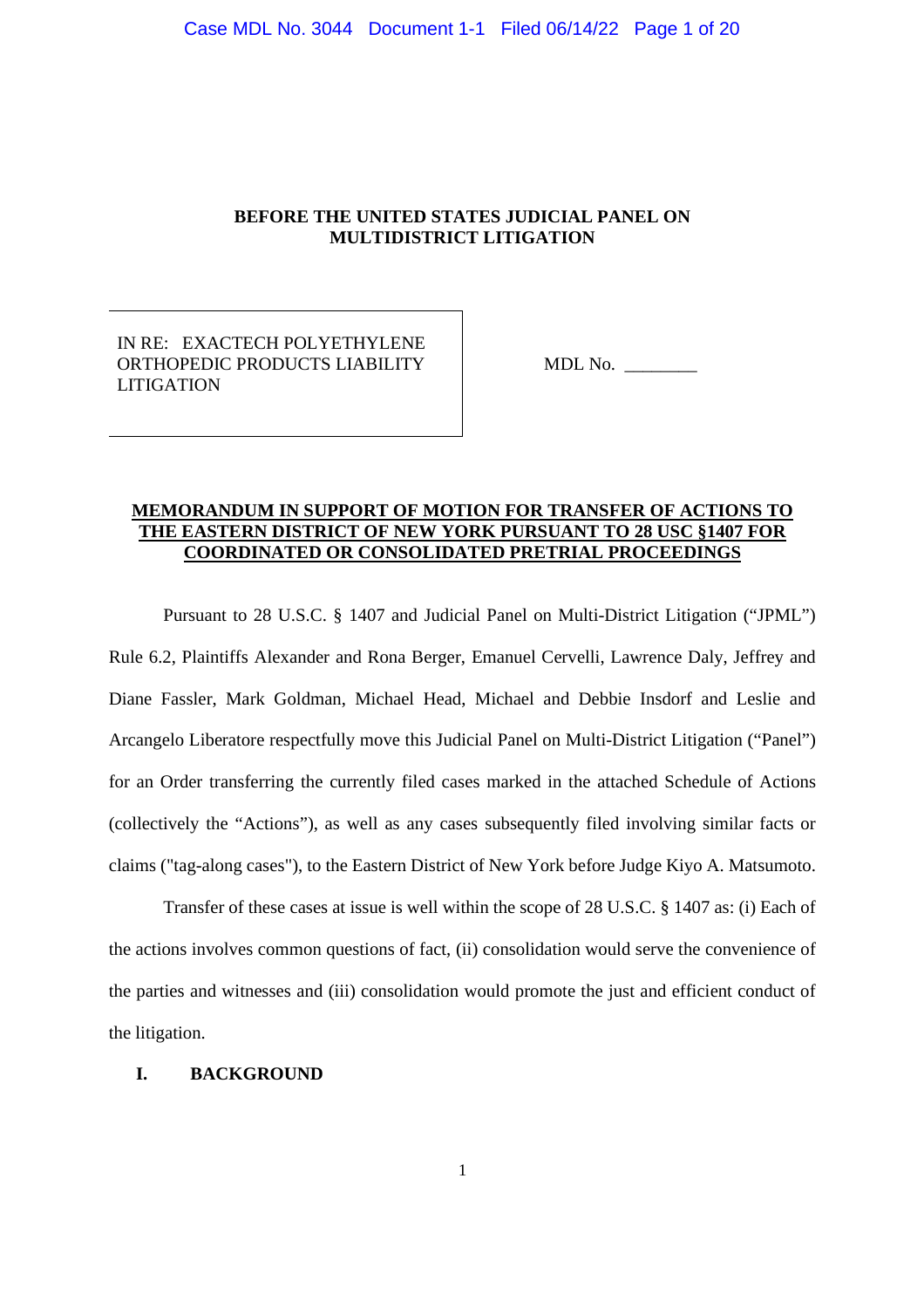This motion for transfer involves twenty-seven (27) pending cases in eleven (11) district courts asserting similar claims, with seven of the twenty-seven actions pending in the Eastern District of New York.<sup>1</sup> The pending cases allege plaintiffs received either an Optetrak Comprehensive Knee System<sup>2</sup> (hereinafter referred to as "Optetrak Device"), the Truliant Total Knee Replacement System (hereinafter referred to as "Truliant Device"), or the Connexion GXL Acetabular Liner as part of a hip replacement system (hereinafter referred to as "Connexion GXL Device"), all involving the polyethylene components that failed prematurely and all manufactured and sold by a common defendant, Exactech, Inc. (hereinafter referred to as "Exactech") and its affiliated corporations. This motion is also intended to encompass any future case filed involving failure of the Vantage Total Ankle System (hereinafter referred to as "Vantage Device") as that prosthesis was recalled within the same recall period and for the same basis as the Optetrak and Truliant Devices.

Specifically, the polyethylene inserts of the Optetrak, Truliant and Vantage Devices were the subject of a recent recall in which Exactech represented that the polyethylene inserts manufactured as early as 2004 were packaged in out-of-specification vacuum bags that did not contain a secondary barrier layer containing ethylene vinyl alcohol (EVOH) thereby leading to increased oxidation of the polyethylene and premature wear of the insert.<sup>3</sup> Plaintiffs have required revision surgery to remove the failed tibial insert as well as other components of the Optetrak or

<sup>1</sup> Plaintiffs are aware of an additional Optetrak Device case, *Brickman v. Exactech. Inc.,* that was filed today, June 14, 2022, by the law firm of Pope McGlamry in the Eastern District of Pennsylvania. The case has not yet been assigned to a judge and is not yet docketed. Including the *Brickman* case, there are currently 28 cases pending in 12 different district courts.

<sup>&</sup>lt;sup>2</sup> Exactech marketed and sold both a partial knee replacement system and total knee replacement system under the "Optetrak" name. In 2010, Exactech introduced the "Optetrak Logic" total knee replacement system. Given that Exactech has represented all polyethylene tibial inserts utilized in an Optetrak knee replacement system dating back to 2004 are subject to the recall, any reference in Plaintiffs' Motion to the "Optetrak Device" is intended to encompass the Optetrak Partial Knee Replacement System, Optetrak Total Knee Replacement System and Optetrak Logic Total Knee Replacement System.

<sup>3</sup> Exactech, Inc., *Urgent Medical Device Correction*, EXACTECH, INC. (Apr. 7, 2022) https://www.exac.com/wpcontent/uploads/2022/04/Exactech-DHCP-letter.4.6.2022.pdf.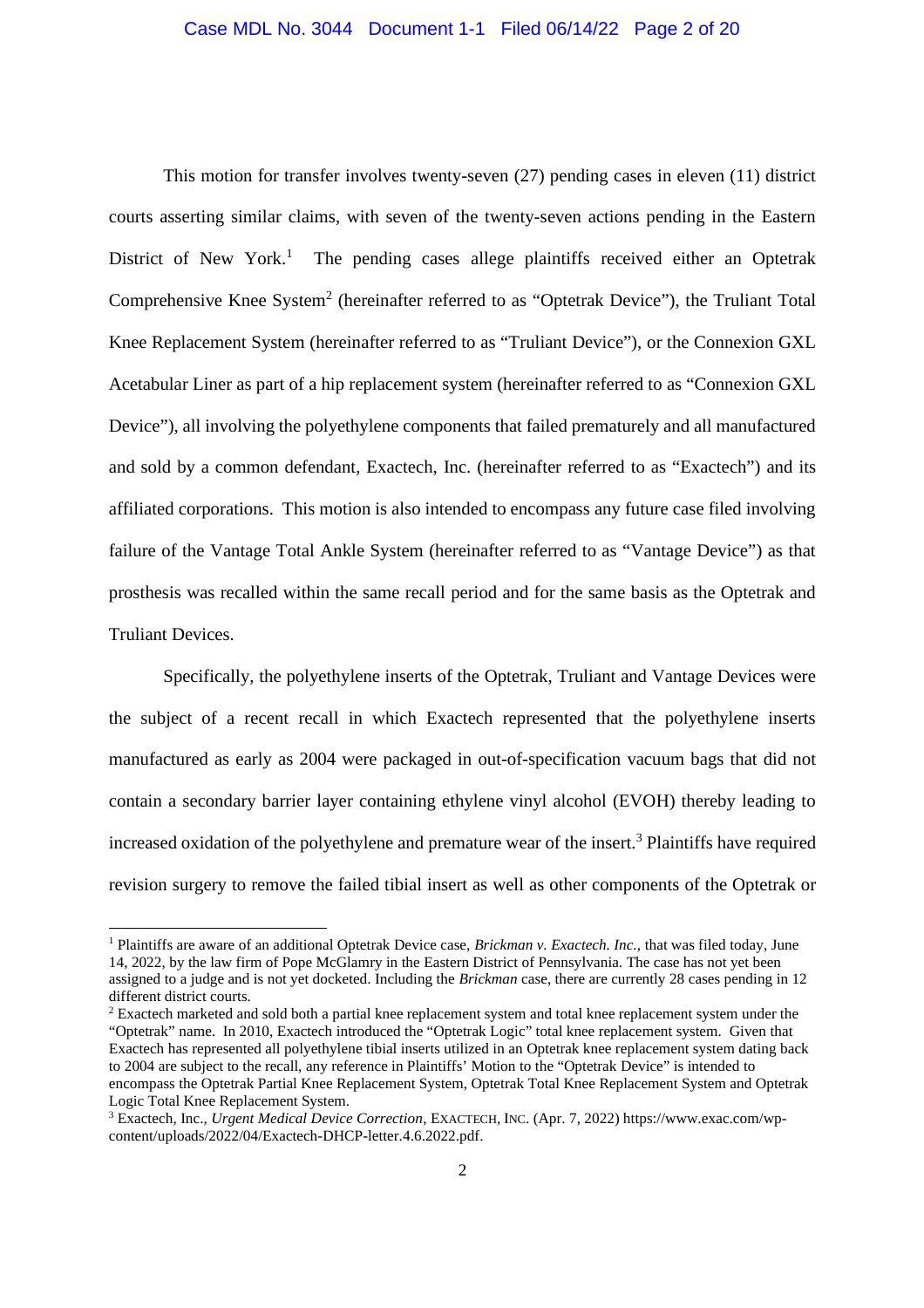Truliant Device depending on the extent of damage caused by the premature wear. Similarly, plaintiffs have undergone revision surgery to remove failed Connexion GXL Devices due to premature wear of the polyethylene. Degradation of the polyethylene alone, and potentially in conjunction with any other design issues, results in component loosening, tissue damage, osteolysis, permanent bone loss and other injuries leading to complex revision surgeries and extensive recovery time.

#### **A. Defendants**

Exactech was founded in 1985 by orthopedic surgeon Bill Petty, MD, biomedical engineer Gary Miller, PhD, and Betty Petty, MA. Exactech Inc. was publicly traded until 2018 and is headquartered in Gainesville, Florida. The company was sold to private equity in 2018, through complex transactions which they describe as a merger with Osteon Holdings, its new corporate parent, which is owned or otherwise closely affiliated with the private equity firm TPG Capital. Exactech USA, Inc. is a subsidiary of Exactech, Inc. and is also headquartered in Gainesville, Florida.<sup>4</sup> As a result it ceased to be publicly traded on the stock market.

#### **B. The Devices**

#### **i. Optetrak Tibial Insert**

Close to three decades ago, the Optetrak Device was developed by Exactech working with the Hospital for Special Surgery (HSS) located in New York, New York. "[U]nder the close direction of Albert Burstein, PhD, the Optetrak design team, in cooperation with engineers at Hospital for Special Surgery and an extensive team of clinical evaluators, developed a knee design based closely on the clinically successful Total Condylar, Insall/Burstein (I/B) and Insall/Burstein

<sup>4</sup> Exactech, Inc., *Exactech Announces Completion of Merger with TPG Capital* (February 14, 2018) https://www.exac.com/exactech-announces-completion-of-merger-with-tpgcapital/#:~:text=The%20total%20transaction%20is%20valued,be%20listed%20on%20the%20Nasdaq.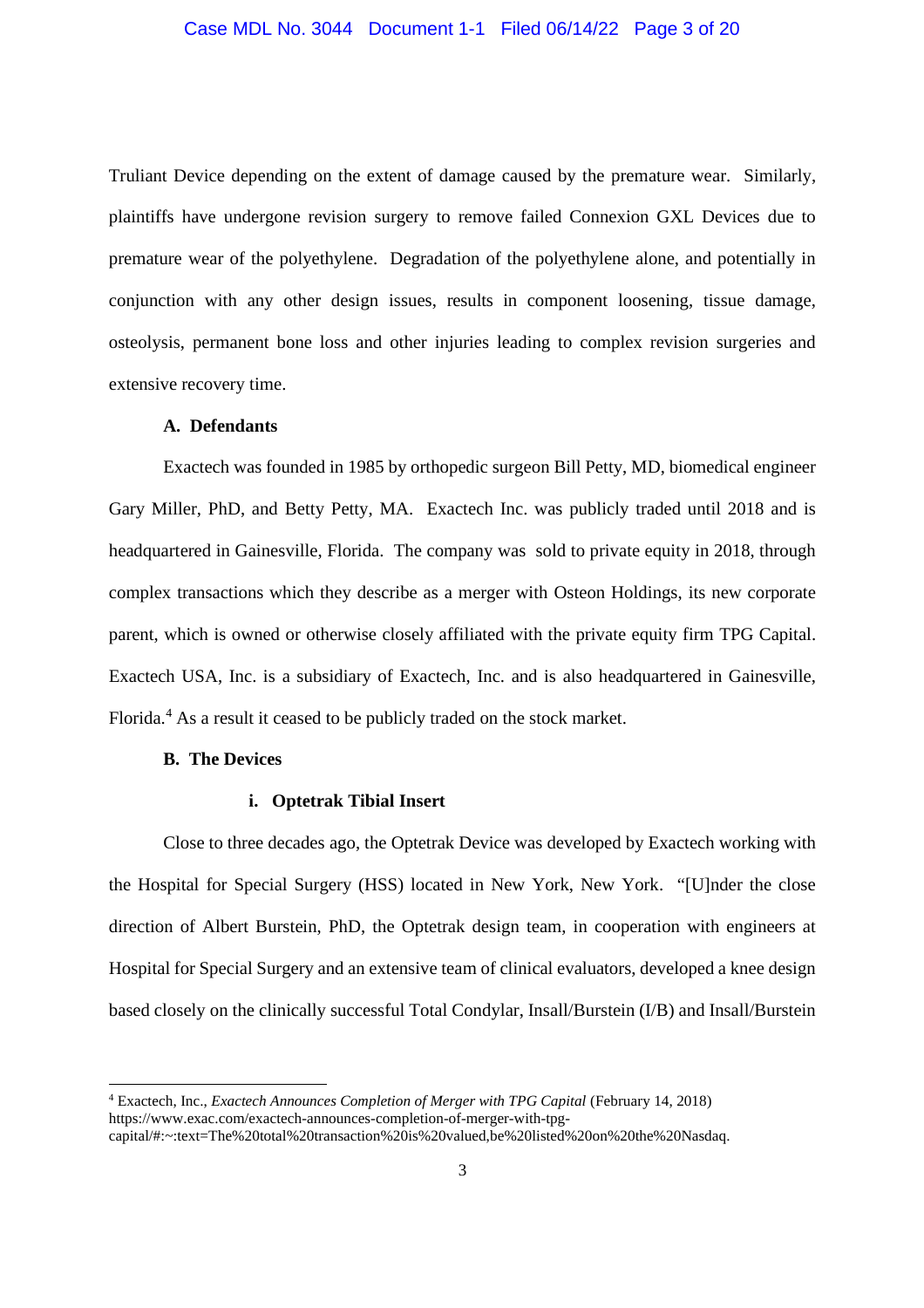# Case MDL No. 3044 Document 1-1 Filed 06/14/22 Page 4 of 20

II® (I/B II) knees."<sup>5</sup> As a result, thousands of Optetrak Devices were implanted in patients by surgeons at HSS, and many of those patients reside in the Eastern District of New York. The design of the device changed over the years and changes to the polyethylene components changed over the years. The Hospital for Special Surgery was not involved in the manufacturing and packaging of the device, nor were they involved in the specification changes to the polyethylene manufacturing process that were enacted since the early device design.<sup>6</sup>

Exactech obtained 510(k) clearance from the Food and Drug Administration ("FDA") for various Optetrak total knee system devices and components beginning in 1994 including under the names: Optetrak and Optetrak Logic. The Optetrak Total Knee System is classified as a knee joint patellofemorotibial polymer/metal/polymer semi-constrained cemented prosthesis. It features a mix of polyethylene and metal-based components and is comprised of the following parts: a patellar cap, femoral cap, tibial insert and tibial tray. The tibial insert is made of ultra-high molecular weight polyethylene (UHMWPE).<sup>7</sup> The tibial insert is implanted between the femoral cap and tibial tray to act as a new cushion or cartilage for the replaced joint.

On August 30, 2021, the FDA noted a recall of many of the Optetrak Tibial Inserts, however, it was not posted on the FDA website until October 4, 2021. The FDA noted the expansion of the recall in February of 2022.<sup>8</sup>

<sup>6</sup> HSS surgeons and scientists have published medical literature warning of polyethylene degradation concerns years before the belated recall. *See, e.g.*, Alexandra Stavrakis et al, *Less Midterm Damage and Oxidation Are Seen in Retrieved Highly Crosslinked Ultrahigh-Molecular-Weight Polyethylene Tibial Inserts than in Direct Compression Molded Polyethylene Inserts*, 14 HSS J. 159 (2018); Cynthia A. Kahlenberg et al, *Early Failure of a Modern Moderately Cross-Linked Polyethylene Acetabular Liner*, 6 Arthroplasty Today 224 (2020).

<sup>5</sup> Exactech, Inc., *Optetrak: a comprehensive knee system*, EXACTECH, INC. 1, 2 (2010) https://www.exac.com/wpcontent/uploads/2020/04/712-01-21\_RevD\_Optetrak\_Main\_Brochure.pdf.

<sup>7</sup> Exactech Optetrak Total Knee System Size 0/1 Delta Line Extension, 510(k) No. K011976, 21 C.F.R. § 888.5360 (July 16, 2001) https://www.accessdata.fda.gov/cdrh\_docs/pdf/k011976.pdf.

<sup>8</sup> *See* Exactech, Inc., *Class 2 Device Recall OPTETRAK Comprehensive Knee System*, EXACTECH, INC. (Oct. 4, 2021) https://www.accessdata.fda.gov/scripts/cdrh/cfdocs/cfRes/res.cfm?ID=189266.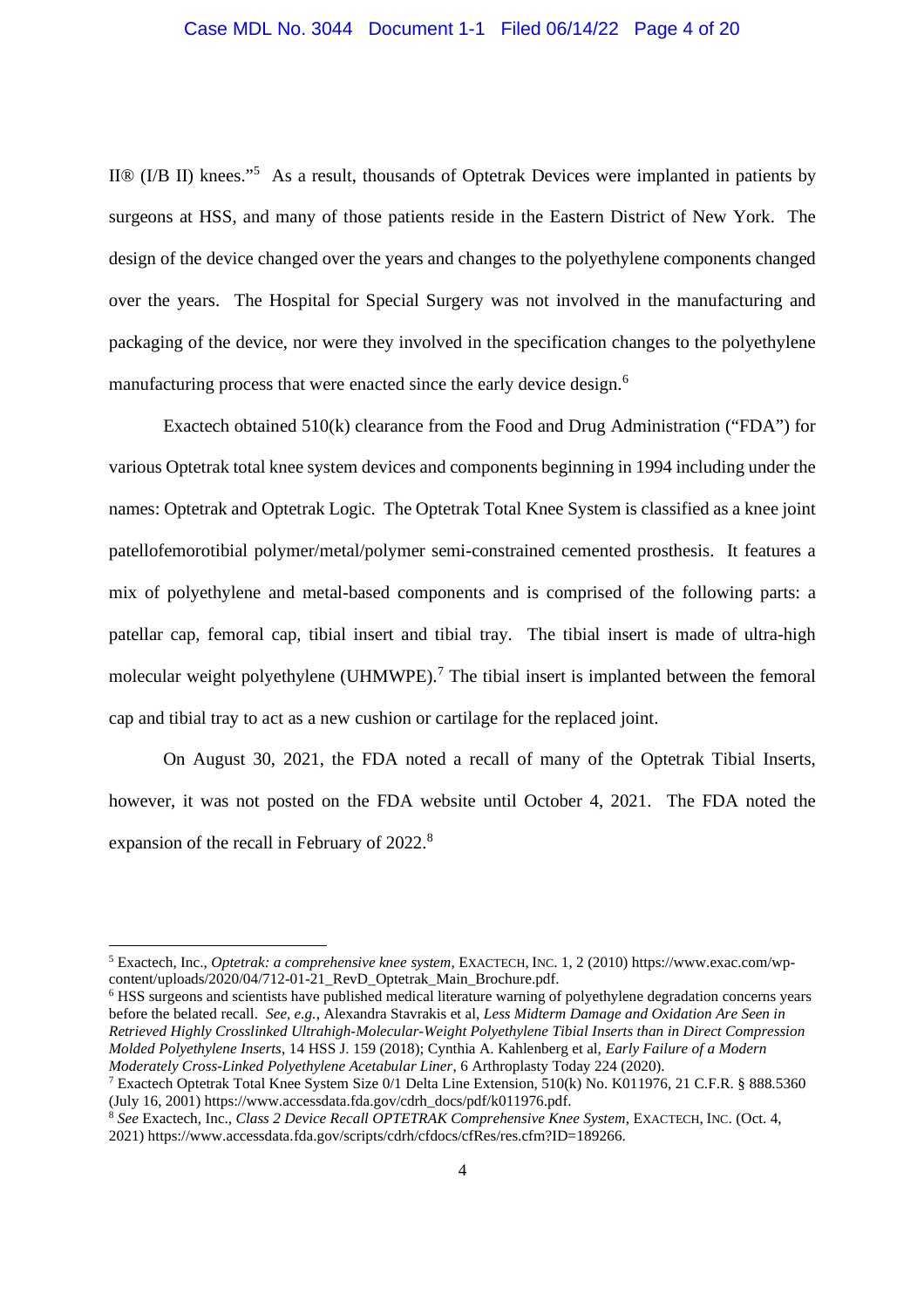Notably, in a publication from 2018 entitled "Less Midterm Damage and Oxidation Are Seen in Retrieved Highly Crosslinked Ultrahigh-Molecular-Weight Polyethylene Tibial Inserts than in Direct Compression Molded Polyethylene Inserts," authored by surgeons, engineers and scientists at the Hospital for Special Surgery, the authors concluded that the compression molded polyethylene "CompPE" used in the Exactech inserts "had greater overall oxidation when compared to XLPE in both loaded and unloaded surface and subsurface regions…Our findings suggest that compPE may be more susceptible to oxidative degradation, and the accompanying alterations in mechanical properties may explain the greater damage seen in the compPE group than in the XLPE group."<sup>9</sup>

#### **ii. Truliant Tibial Insert**

In 2017, Exactech obtained clearance from the FDA to market and sell the Truliant Tibial Insert stating "[p]roposed Truliant tibial inserts represent modifications to One Logic tibial inserts cleared per 510(k) K152170 and rebranded as Truliant per 510(k) K170240. The proposed Truliant inserts are identical to cited predicate inserts except for dimensional modifications representing new additions to the product scope."<sup>10</sup> Thus, Exactech was able to expand its line of knee replacement devices. On August 30, 2021, the FDA noted a recall of many if not all of the Truliant Tibial Inserts, however per the posting, it was not posted on the FDA website until October 4, 2021.<sup>11</sup>

# **iii. Vantage Tibial Insert**

<sup>9</sup> Stavrakis, *supra* note 6.

<sup>10</sup> Exactech Truliant Line Extensions, 510(k) No. K171045, 21 C.F.R. § 888.3560 (Apr. 28, 2017) https://www.accessdata.fda.gov/cdrh\_docs/pdf17/K171045.pdf.

<sup>11</sup> Exactech, Inc., *Class 2 Device Recall OPTETRAK Comprehensive Knee System*, *supra* note 8.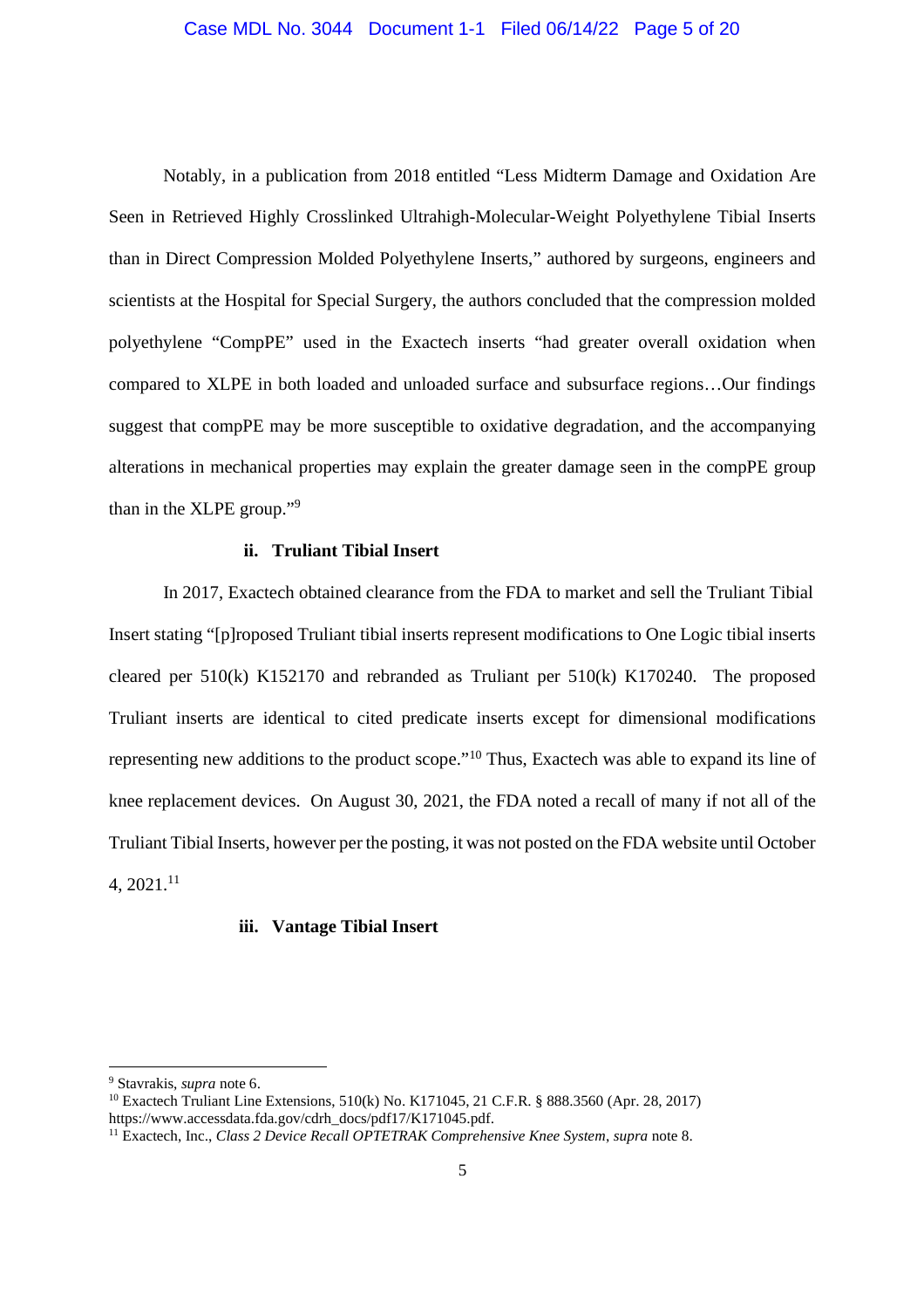In March 2016, Exactech sought clearance to market and sell the Vantage Total Ankle System.<sup>12</sup> Like the tibial insert sold with the Optetrak and Truliant Devices, the insert is made of UHMWPE<sup>13</sup> The Vantage Device is comprised of a tibial plate, a tibial insert, a locking component, and a component. The tibial insert fits between the tibial component and the talar component to act as a new cushion or cartilage for the replaced ankle joint.

#### **iv. Connexion GXL Enhanced UHMWPE Acetabular Liner**

In 2005 Exactech began to market its AcuMatch A-Series "Connexion GXL Enhanced UHMWPE Acetabular Liner."<sup>14</sup> To purportedly "enhance" the standard UHMWPE, Exactech exposed the GXL liner to two treatments of gamma radiation at 25kGy for each treatment. This two-step process and levels of gamma radiation is different from and lower than radiation doses and methods traditionally used by other orthopedic device manufacturers. Departing from the industry standard of making "highly cross-linked" polyethylene, this manufacturing process instead chose to only "moderately cross- link" the polyethylene, and Exactech marketed these liners as creating a "robust arthroplasty respecting the need for lower wear, sufficient fracture toughness and oxidation to provide a lifelong implant for patients."<sup>15</sup>

# **C. Recall of the Optetrak, Truliant and Vantage Tibial Inserts**

On August 30, 2021, Exactech first issued a partial recall of all Optetrak All-polyethylene tibial components.<sup>16</sup> In issuing the August 2021 recall, Exactech stated "inserts were packaged in

<sup>12</sup> Exactech Vantage Total Ankle System, 510(k) No. K152217, 21 C.F.R. § 888.3110 (Mar. 10, 2016) https://www.accessdata.fda.gov/cdrh\_docs/pdf15/K152217.pdf.

 $^{13}$   $\tilde{I}$ *d*.

<sup>14</sup> Exactech AcuMatch A-Series Enhance Polyethylene Acetabular Liner, 510(k) No. K051556 (Aug. 2005) https://www.accessdata.fda.gov/cdrh\_docs/pdf5/K051556.pdf.

<sup>15</sup> Exactech, Inc. *Assessing the Long-Term Clinical Performance of Connexion GXL Polyethylene Acetabular Liners in Total Hip Arthroplasty*, EXACTECH, INC. (2017) https://content.exac.com/wpcontent/uploads/sites/3/2018/09/046H\_GXL\_White\_Paper\_Web.pdf.

<sup>&</sup>lt;sup>16</sup> The components subject to the recall included: the OPTETRAK All-polyethylene CC Tibial Components; OPTETRAK All-polyethylene CR Tibial Components; OPTETRAK All-polyethylene CR Tibial Sloped Components; OPTERAK All-polyethylene PS Tibial Components; OPTETRAK HI-FLEX PS Polyethylene Tibial Components; OPTETRAK Logic All-polyethylene CR Tibial Components; OPTETRAK Logic All-polyethylene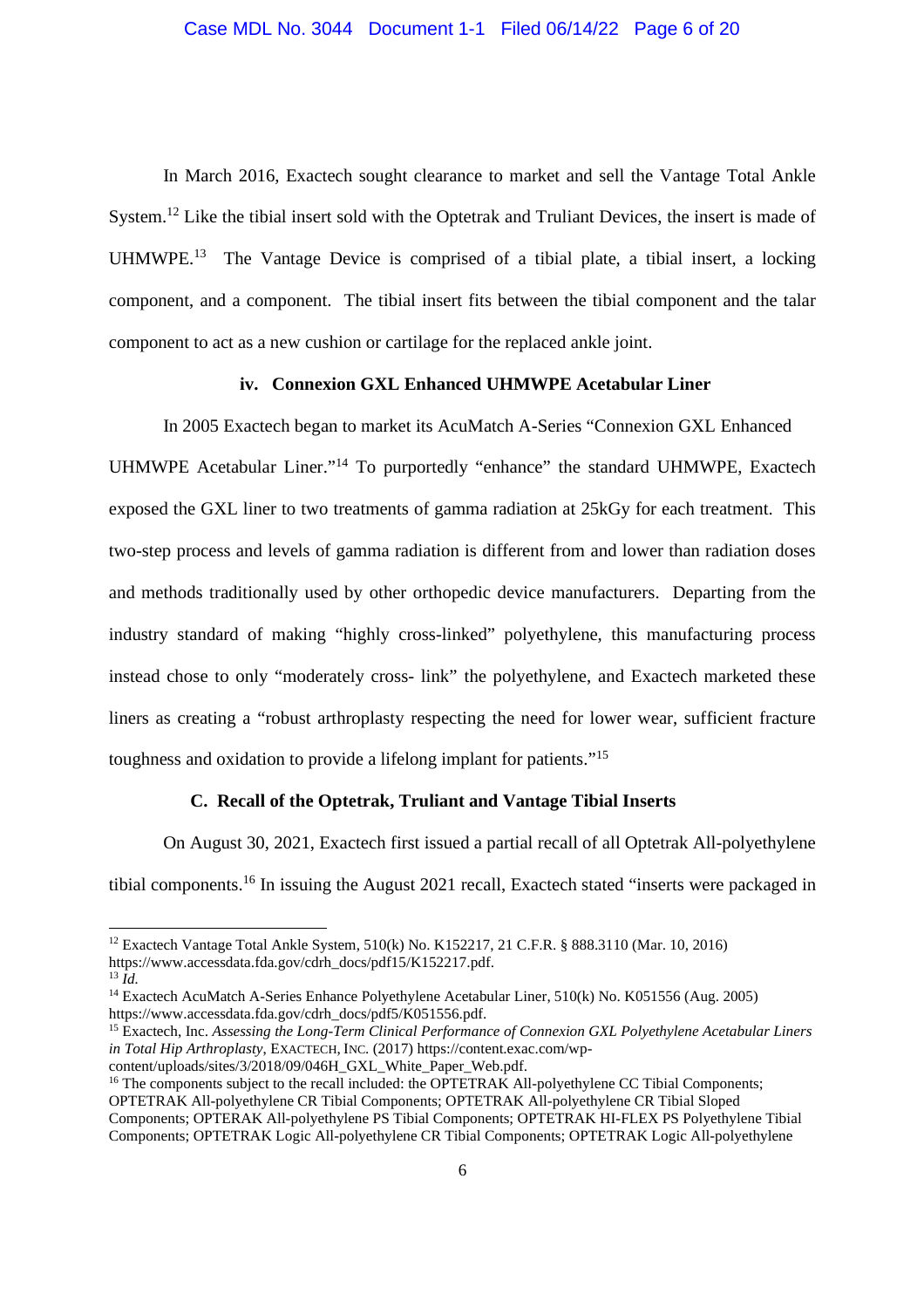vacuum bags that lacked an additional oxygen barrier layer."<sup>17</sup> According to the FDA website, "Exactech began notification to distributors and sales representatives on about 08/30/2021 via letter titled "URGENT MEDICAL DEVICE RECALL." Actions being taken by Exactech included removing all Knee and Ankle UHMWPE products labeled with an 8-year shelf life and not packaged in EVOH/Nylon bags. This will be performed in a phased approach over the next 12 months. Phase 1 includes immediately return all knee and ankle UHMWPE devices labeled with an 8-year shelf life that will be 5 years old or older by 08/31/2022 not packaged in EVOH/Nylon bags. Phase 2 includes, between 05/31/2022 to 08/31/2022, returning all remaining knee and ankle UHMWPE devices labeled with an 8-year shelf life not packaged in EVOH/Nylon bags."<sup>18</sup> Despite initial communications with distributors and sales representatives, Exactech did not issue any communications to surgeons who had implanted Optetrak, Truliant or Vantage Devices with a recalled polyethylene component or to patients who had received one of these devices until months later in February 2022.

On February 7, 2022, Defendants issued an "Urgent Medical Device Correction" in which it informed health care professionals that:

After extensive testing, we have confirmed that most of our inserts manufactured since 2004 were packaged in out-of-specification (referred to hereafter as "nonconforming") vacuum bags that are oxygen resistant but do not contain a secondary barrier layer containing ethylene vinyl alcohol (EVOH) that further augments oxygen resistance. **The use of these non-conforming bags may enable increased oxygen diffusion to the UHMWPE (ultra-high molecular weight polyethylene) insert, resulting in increased oxidation of the material relative to inserts packaged with the specified additional oxygen barrier layer. Over time, oxidation can severely degrade the mechanical properties of conventional UHMWPE, which, in conjunction with other surgical factors, can lead to both**

CRC Tibial Components; OPTETRAK Logic All-polyethylene PSC Tibial Components; OPTETRAK Logic Modular PS Tibial Components; OPTETRAK Logic RBK PS Tibial Components; TRULIANT CR Tibial Inserts; TRULIANT CRC Tibial Inserts; TRULIANT PS Tibial Inserts; and TRULIANT PSC Tibial Inserts.

<sup>17</sup> *See* Exactech, Inc., *Class 2 Device Recall OPTETRAK Comprehensive Knee* System, EXACTECH, INC. (Oct. 4, 2021) https://www.accessdata.fda.gov/scripts/cdrh/cfdocs/cfRes/res.cfm?ID=189266.

<sup>18</sup> *Id.*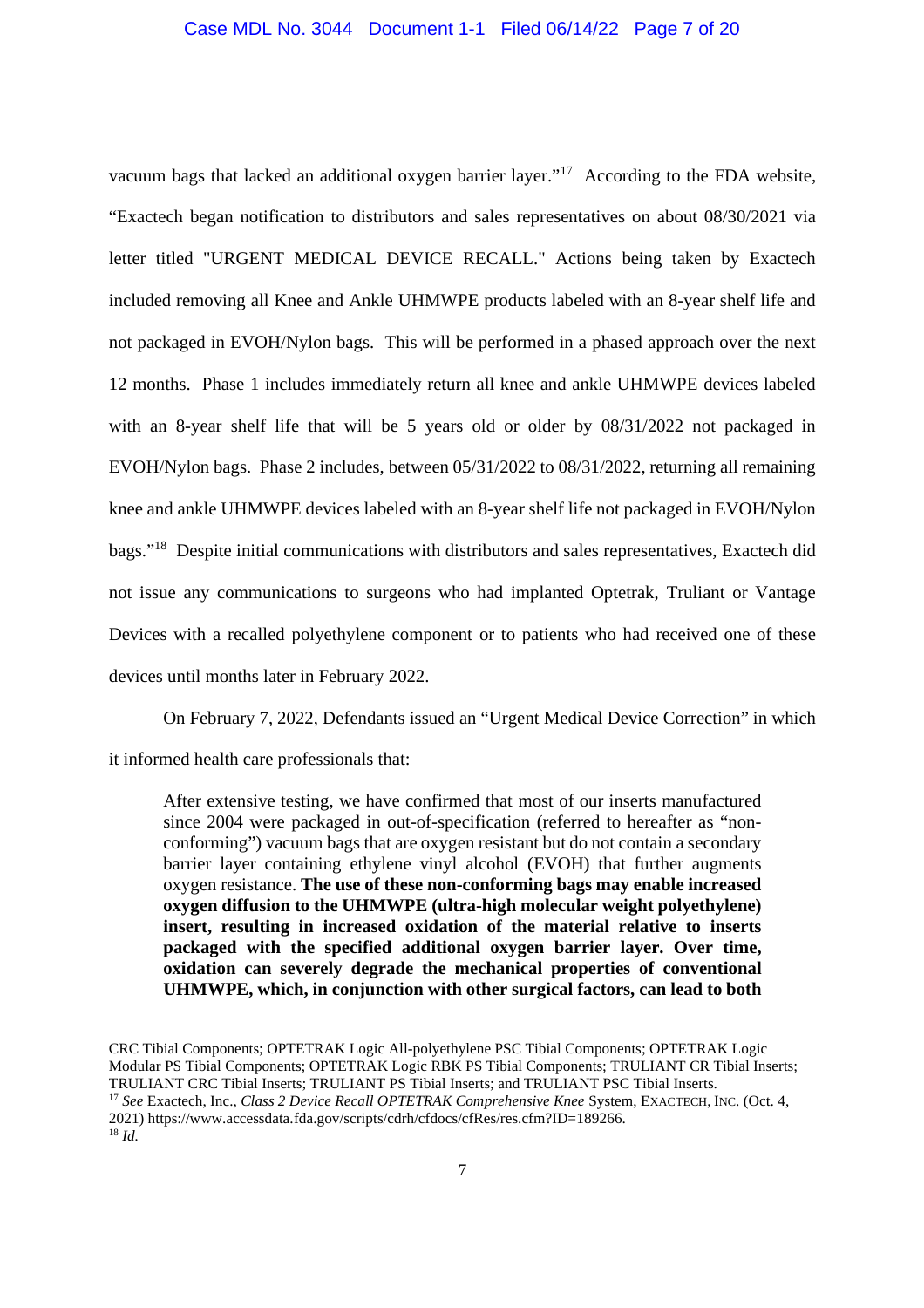### **accelerated wear debris production and bone loss, and/or component fatigue cracking/fracture, all leading to corrective revision surgery**. 19

The "Urgent Medical Device Correction" went on to further state that Exactech was expanding the recall to include all polyethylene inserts packed in non-conforming bags regardless of label or shelf life.<sup>20</sup> In the months thereafter, some surgeons began notifying patients of the recall and the need to return to their offices for a physical and radiological evaluation. It is expected that additional surgeons and hospitals, after they complete the process of identifying which patients received the recalled devices, will notify their patients.

As of April 2022, Exactech estimated there are approximately 143,484 inserts implanted in patients in the United States that were distributed in non-conforming packaging.<sup>21</sup> Over 120,000 of the recalled tibial inserts were implanted as part of an Optetrak Device (knee) as compared with the 1,561 Vantage Devices (ankle) with a polyethylene liner.<sup>22</sup> Thus, it is anticipated the vast majority of cases will involve a failed knee replacement device.

### **D. Recall of the Connexion GXL Acetabular Liner**

On or about June 28, 2021, in a communication directed to "Surgeons, Hospitals, Health care professionals" and posted on its website, Exactech "[d]uring the past ~24 months, Exactech has observed that in a small percentage of patients (.118%) who are between 3-6 years from index

<sup>20</sup> *Id.* The components subject to the February 2022 recall was expanded to include: OPTETRAK®: Allpolyethylene CR Tibial Components, All-polyethylene PS Tibial Components, CR Tibial Inserts, CR Slope Tibial Inserts, PS Tibial Inserts, HI-FLEX® PS Tibial Inserts; OPTETRACK Logic®: CR Tibial Inserts, CR Slope Tibial Inserts, CRC Tibial Inserts, PS Tibial Inserts, PSC Tibial Inserts, CC Tibial Inserts; and TRULIANT®: CR Tibial Inserts, CR Slope Tibial Inserts, CRC Tibial Inserts, PS Tibial Inserts, PSC Tibial Inserts.

<sup>21</sup> *Id.* Of note, Exactech's original "Dear Doctor" letter issued on February 7, 2022, states that approximately 147,732 inserts were implanted in patients in the United States as opposed to 143,484. The 147,732 figure is consistent with a tally of Exactech's breakdown of each component subject to the recall. *See* Exactech Inc., *Urgent Medical Device Correction, supra* note 19.

<sup>19</sup> *See* Exactech Inc., *Urgent Medical Device Correction*, EXACTECH, INC (February 7, 2022) https://gwick42bmpq1joaxl1a0cctp-wpengine.netdna-ssl.com/wp-content/uploads/Exactech-DHCPletter.02.07.2022.pdf.

<sup>22</sup> *See* Exactech Inc., *Urgent Medical Device Correction, supra* note 19.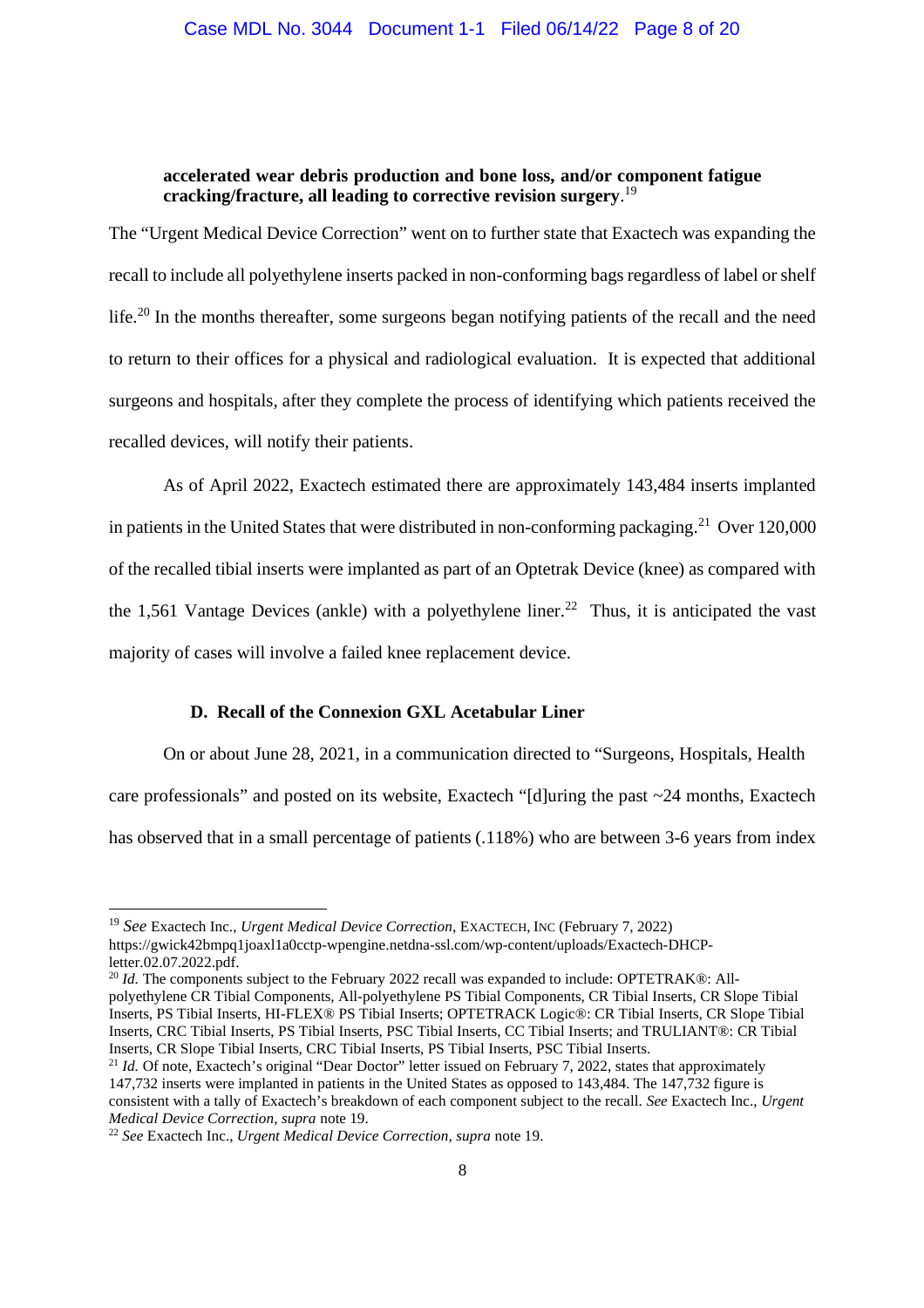## Case MDL No. 3044 Document 1-1 Filed 06/14/22 Page 9 of 20

total hip arthroplasty, the Connexion GXL liner exhibits early linear and volumetric wear" which has led to proximal femoral and acetabular osteolysis in some patients.<sup>23</sup> Exactech recommended patients who had received a Connexion GXL Liner less than six years ago undergo x-rays and that for "patients with edge loading components, early asymmetric polyethylene wear, and early signs of lysis, the surgeon should consider revising the Connexion GXL liner to Exactech's latest generation HXLPE, Vitamin E liner, if possible." <sup>24</sup>

In this communication, Exactech failed to advise physicians it was in the process of initiating a recall of the Connexion GXL liner. In fact, on July 22, 2021, the FDA posted a Class 2 Device Recall citing that Exactech had initiated the recall on June 29, 2021.<sup>25</sup> The notice explained the "Manufacturer Reason for Recall Risk of edge-loading and premature prosthesis wear is possible in a specific subset of patients with certain implant configurations and surgical implant positioning" and that the recall implicated 89,050 liners in circulation within the United States.<sup>26</sup>

# **E. The Premature Failures of the Polyethylene in the Knee, Ankle and Hip Devices Are Inextricably Related**

There are five (5) cases pending in four (4) different federal district courts involving the Connexion GXL Device. The recall notice issued by Exactech on June 28, 2021, stated "the Connexion GXL liner exhibits early linear and volumetric wear." Akin to the failure of the polyethylene inserts in the Optetrak, Truliant and Vantage Devices, wear has led to the femoral and acetabular osteolysis and the need for revision surgery.<sup>27</sup> While Exactech's recall notice of

<sup>23</sup> Exactech Inc., *Urgent Dear Healthcare Professional Communication*, EXACTECH, INC (June 28, 2022) https://www.exac.com/wp-content/uploads/2021/06/DHCP-Letter\_Final-\_for-Website\_GXL.pdf.  $^{24}$  *Id*.

<sup>25</sup> Exactech, Inc., *Class 2 Device Recall Exactech Connexion*, 510(k) No. K051556 (July 22, 2021) https://www.accessdata.fda.gov/scripts/cdrh/cfdocs/cfres/res.cfm?id=188085.  $^{26}Id$ .

<sup>27</sup> Exactech Inc., *Urgent Dear Healthcare Professional Communication, supra* note 23.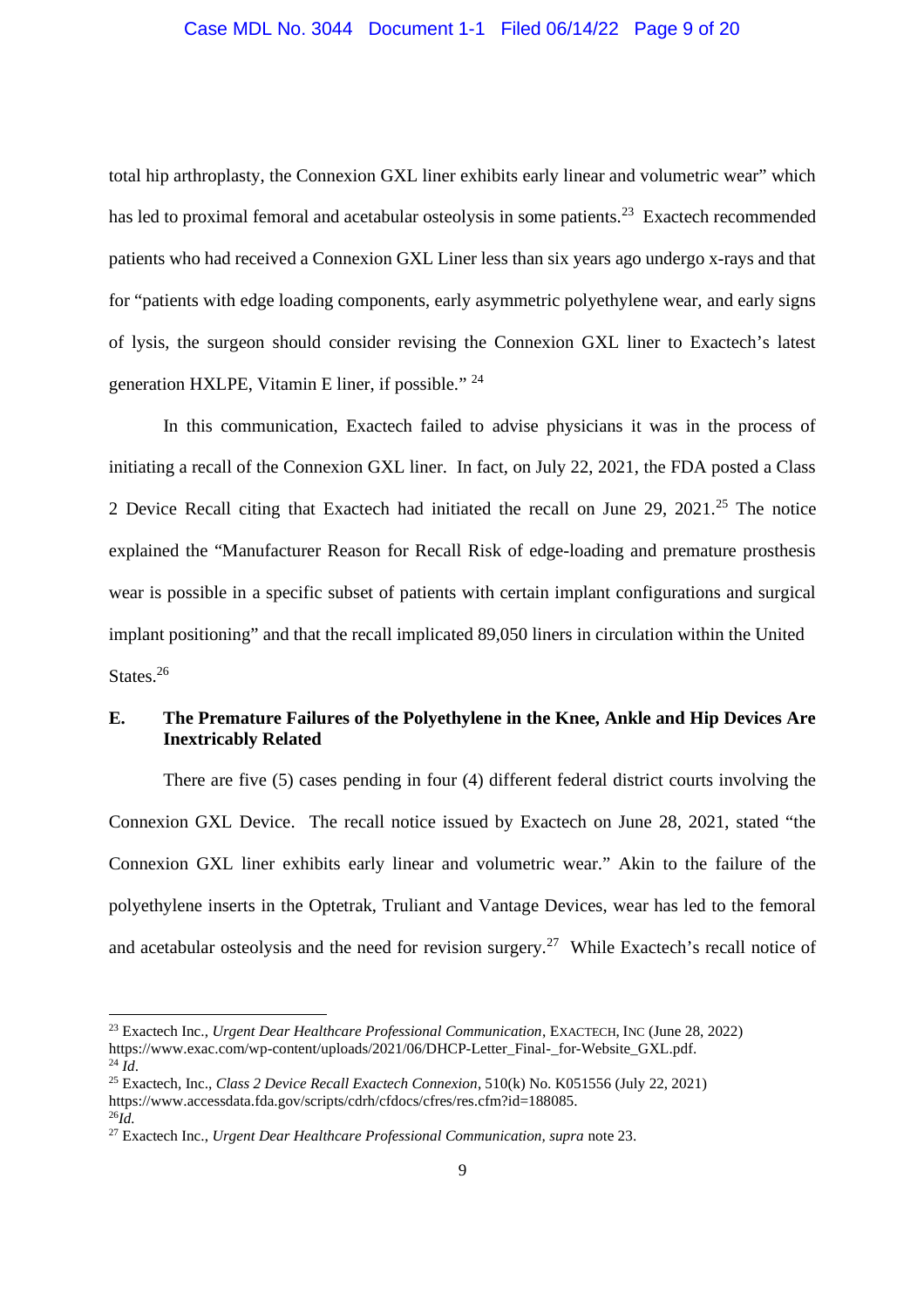# Case MDL No. 3044 Document 1-1 Filed 06/14/22 Page 10 of 20

the Connexion GXL liner does not cite to packaging failures, the mode of packaging for the Connexion GXL liners has not been publicly disclosed. Whether Exactech used the same deficient liners used with their knee inserts, or instead, a more protective liner with the secondary barrier layer containing ethylene vinyl alcohol (EVOH), case discovery will certainly overlap. If better packaging was used for the hip acetabular liners, then logically the design, packaging and manufacturing witnesses would be questioned why they chose to use the enhanced packaging for acetabular liners and not the tibial inserts for the knees/ ankles. If the same deficient packaging was used, then the issue is entirely cross-cutting even though Exactech remained silent in its minimal statements about the earlier hip liner recall.

Moreover, while Exactech is exclusively attributing the failure of the knee and ankle inserts to the "non-conforming packaging," certain experts believe that the magnitude of the failure goes beyond packaging and relates as well to the design changes made in the polyethylene manufacturing process including the omission of Vitamin E, the degree of cross-linking, and the manner and amount of radiation used in the sterilization processing that are distinct from methods used by competitor devices which do not have this premature polyethylene failure. Since Exactech attributes the failure of their ankle and knee implants to the same root cause, it is apparent that an MDL should encompass both of those products. The hip liner polyethylene recall overlaps in time period and in the same damage endpoints: oxidation of UMHWPE cross-linked polyethylene causing inflammatory responses, polyethylene debris, cracking, and loosening of the device, all requiring revision surgery. Thus, these products share a multitude of factual and expert discovery and proofs. Plaintiffs will seek discovery regarding Exactech's manufacturing and packaging processes to ascertain if and why the polyethylene components for knee and ankle replacements were packaged differently than acetabular liners and how those processes impact oxidation and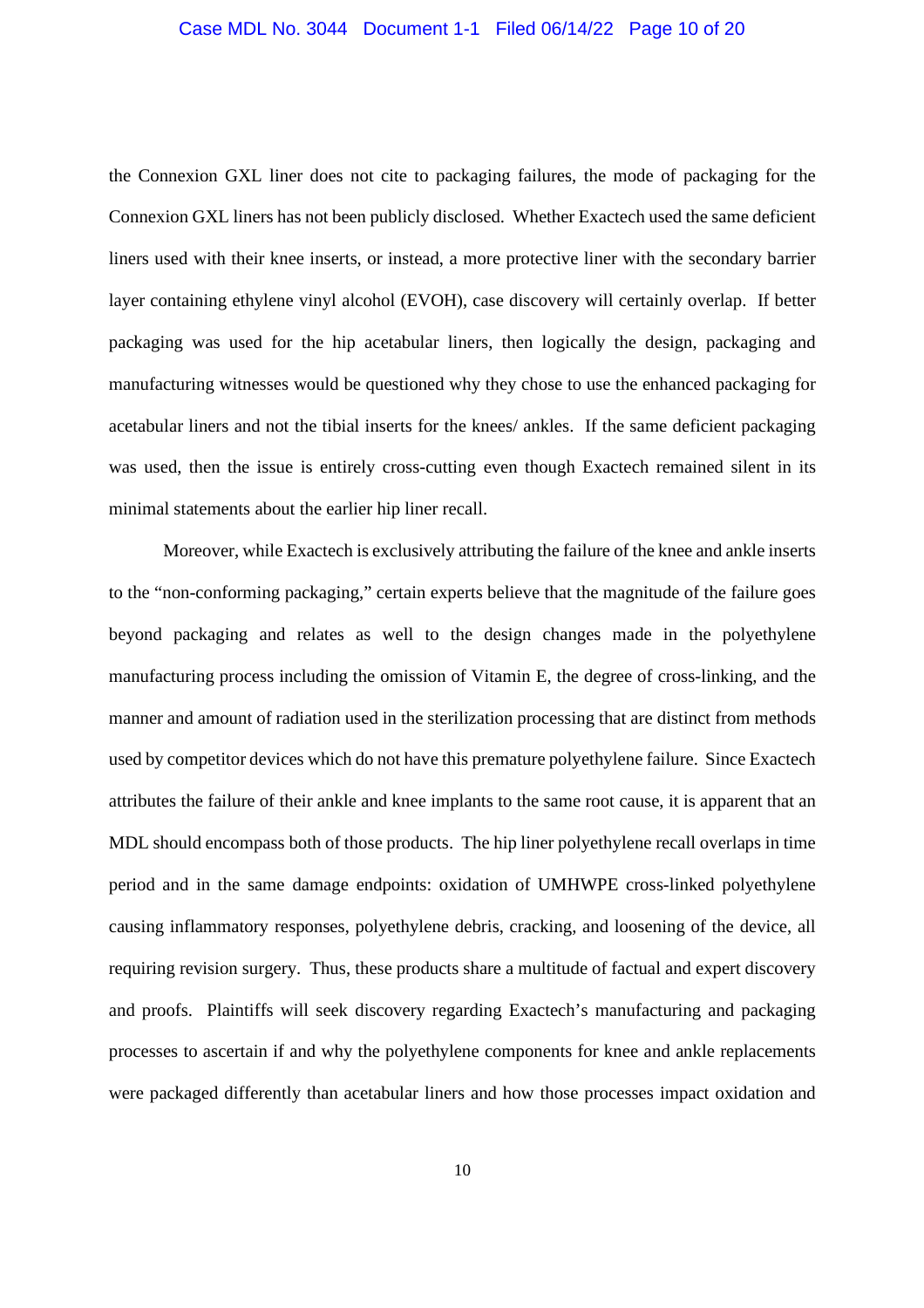# Case MDL No. 3044 Document 1-1 Filed 06/14/22 Page 11 of 20

premature wear. Additionally, the polyethylene utilized in the Connexion GXL liner and the Optetrak, Truliant and Vantage Devices all involve moderately cross-linked polyethene as opposed to highly cross-linked polyethylene<sup>28</sup> which is often regarded as the industry standard for polyethylene components in orthopedic devices. Furthermore, Exactech adopted molding processes for manufacture of the polyethylene components utilized in both its knee and hip replacement systems.<sup>29</sup> Thus, there is overlap in the materials, technology, and machinery utilized to manufacture these components and the Plaintiffs will certainly be seeking discovery to ascertain the nuances and how each process may have contributed to the resulting failures.

Despite different joint replacement products being at issue, there are certainly common questions of fact and consolidation of all the recalled components for pretrial proceedings pursuant to 28 U.S.C. § 1407 is appropriate. In the past, the Panel has consolidated different products in a single Multi-District Litigation if the underlying factual and legal allegations are sufficiently similar. *See In re Yamaha Motor Corp. Rhino ATV Prods. Liab. Litig*., 597 F. Supp. 2d 1377, 1378 (J.P.M.L. 2009); *In re Pella Corp. Architect & Designer Series Windows Mktg.*, 996 F. Supp 2d 1380, 1381 (J.P.M.L. 2014). Moreover, as is often customary, the transferee judge could implement a discovery track for Optetrak, Truliant and Vantage Devices and a separate discovery track for cases involving the Connexion GXL liner. *See In re Stryker Rejuvenate*, 949 F. Supp. 2d 1378, 1379 (J.P.M.L. 2013) (noting that while there was enough commonality in the actions to permit a single MDL proceeding, the transferee judge could establish separate tracks for the Rejuvenate and the ABG II modular-neck stems); *In re Darvocet, Darvon and Propoxyphene*

<sup>28</sup> *Id.*; Exactech, Inc., *Optetrak: a comprehensive knee system, supra* note 5.

<sup>29</sup> Gary Miller, *Optimizing Polyethylene Materials to the Application When it Comes to Manufacturing Methods, Hips Are Not Knees*, EXACTECH, INC. (Mar. 14, 2017) https://www.exac.com/optimizing-polyethylene-materials-tothe-application/ ("Optimizing Polyethylene Materials to the Application: When it Comes to Manufacturing Methods, Hips are Not Knees.").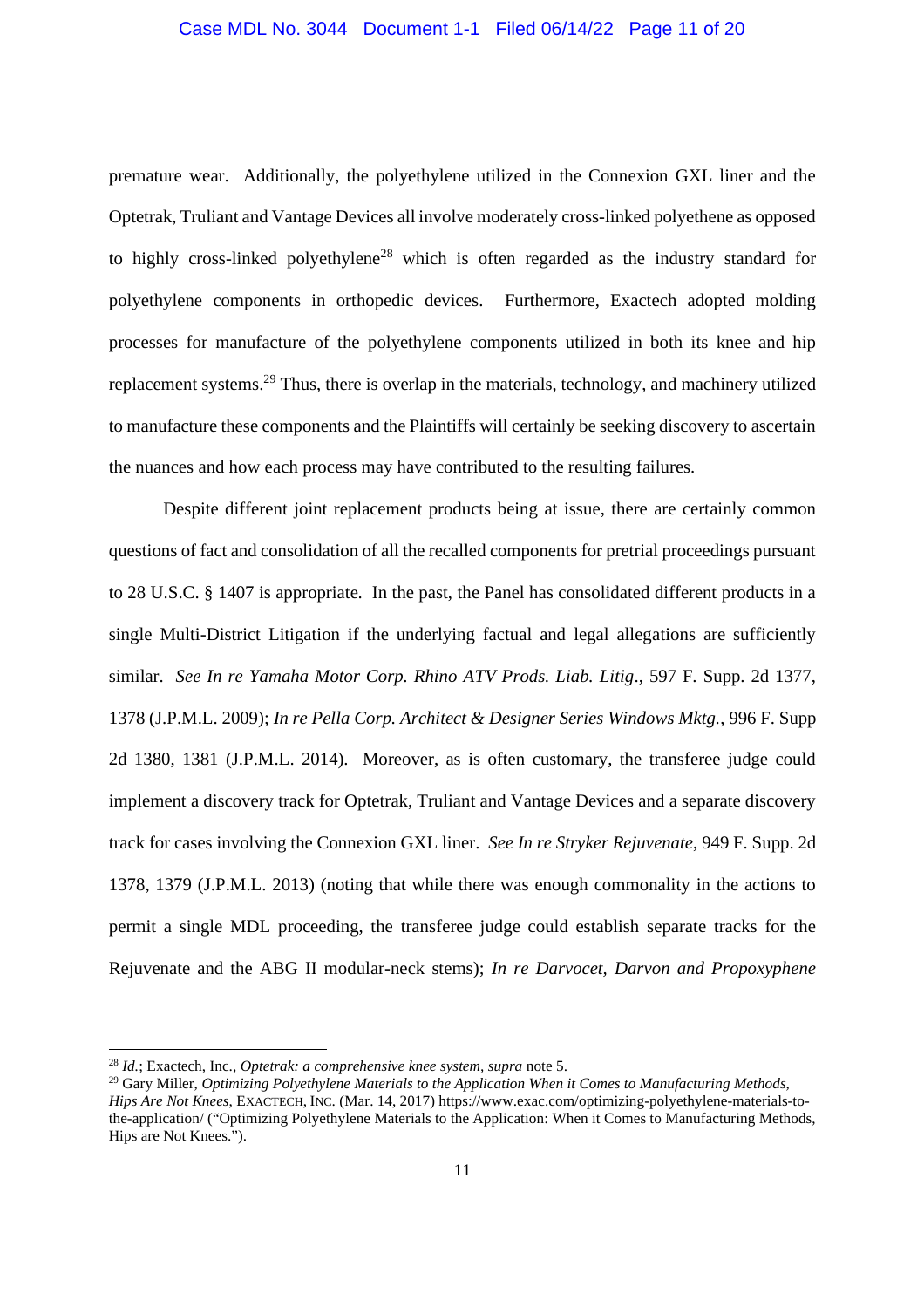*Prods. Liab. Litig*. 780 F. Supp. 2d 1379, 1381 (J.P.M.L. 2011). Accordingly, Plaintiffs certainly believe transfer of cases involving failure of the Optetrak, Truliant and Vantage and Connexion GXL Devices is warranted under 28 U.S.C. § 1407.

## **II. ARGUMENT**

Transfer to the Eastern District of New York for consolidation and coordination of pretrial proceedings is appropriate and necessary as the Actions involve common questions of fact, the centralization of these Actions will serve the convenience of the parties and witnesses and promote the just and efficient conduct of the litigation. 28 U.S.C. § 1407.

Transfer is not premature as there are a significant number of Exactech cases involving failed polyethylene components already pending in multiple federal district courts; at least twentyseven cases on file in at least eleven different federal district courts and it is anticipated that many more will be filed given the numerosity of the numbers of recalled devices that have been implanted in hundreds of thousands of patients. Given the geographic variety of these cases, the lack of advanced discovery in any filed case (with only one case filed in 2021), and the anticipated number of future filings, these cases are ripe for consolidation before one transferee judge. Transfer pursuant to 28 U.S.C. § 1407 will lead to a just and expeditious resolution of these actions to the benefit of all parties.

#### **A. The Exactech Cases Involve Common Questions of Fact**

The pending cases allege that the plaintiffs have received knee and hip replacement devices all of which encompass a failed polyethylene component manufactured and sold by common defendants, Exactech, Inc. and Exactech U.S., Inc. Federal civil actions are eligible for transfer pursuant to 28 U.S.C. § 1407 if they involve "common questions of fact" subject to discovery. *See* 28 U.S.C. § 1407(a); *In re Kugel Mesh Hernia Patch Prods. Liab. Litig*., 493 F. Supp. 2d 1371,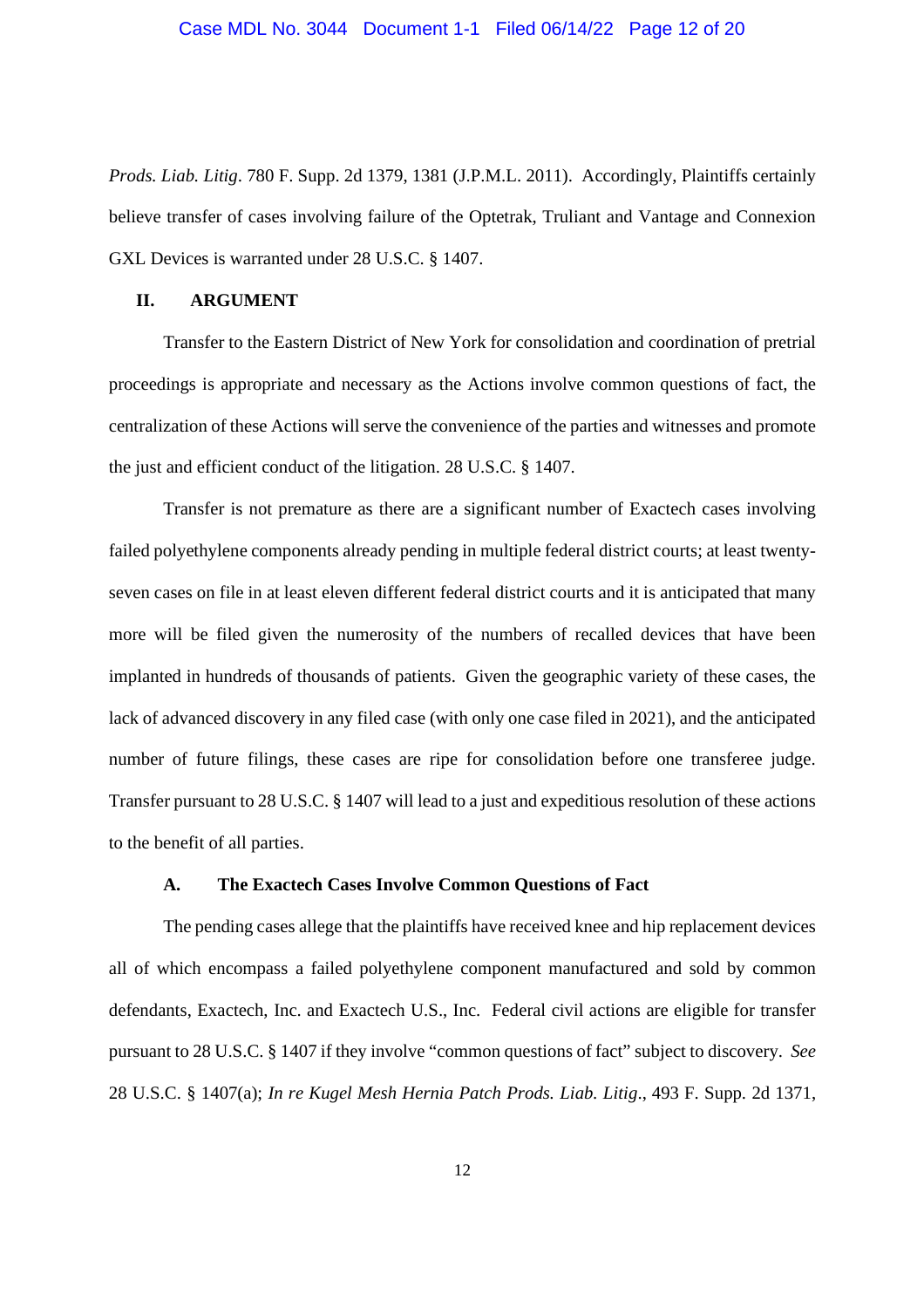1372-73 (J.P.M.L. 2007). The statute, however, does not require complete identification of common questions of fact to justify transfer. *In re Zyprexa Prods, Liab. Litig*., 314 F. Supp. 2d 1380, 1381 (J.P.M.L. 2004). Almost all personal injury cases involve individualized factual issues, such as questions of causation that are case-specific. However, the existence of such differences has not been an impediment to centralization in the past and does not negate the common factual issues. *See In re Xarelto (Rivaroxaban) Prods. Liab. Litig.,* 65 F. Supp. 3d 1402, 1404 (J.P.M.L. 2014); *In* re *Wright Medical Technology, Inc., Conserve Hip Implant Prods. Liab. Litig*., 844 F. Supp. 2d 1371, 1372 (J.P.M.L. 2012).

The Panel has regularly ordered transfer for coordinated or consolidated proceedings in instances involving the implantation of alleged defective joint replacement devices that were manufactured and distributed by a common defendant. Prior MDL's involving defective joint replacements include: *In Re: Inter-Op Hip Prosthesis Liability Litigation,* MDL No. 140*; In Re: Zimmer Durom Hip Cup Products Liability Litigation,* MDL No. 2158*, In Re: DePuy Orthopedics, Inc., ASR Hip Implant,* MDL No. 2197*; In Re: DePuy Orthopedics, Inc. Pinnacle Hip Implant Products Liability Litigation,* MDL No. 2244*; In Re: Wright Medical Technology Inc., Conserve Hip Implant Products Liability Litigation,* MDL No. 2329*; In Re: Biomet M2A Magnum Hip Implant Products Liability Litigation,* MDL No. 2391*; In Re: Stryker Rejuvenate and ABG II Hip Implant Products Liability Litigation,* MDL No. 2441; *In Re: Stryker LFIT V40 Femoral Head Products Liability Litigation*, MDL No. 2768; *In re: Zimmer M/L Taper Hip Prosthesis or M/L Taper Hip Prosthesis with Kinectiv Technology and VerSys Femoral Head Products Liability Litigation*, MDL No. 2859; *In Re: Zimmer Nexgen Knee Implant Products Liability Litigation*, MDL No. 2272; and *In Re: Smith & Nephew Birmingham Hip Resurfacing (BHR) Hip Implant Products Liability Litigation*, MDL No. 2775. Notably in the Biomet MDL referenced above, the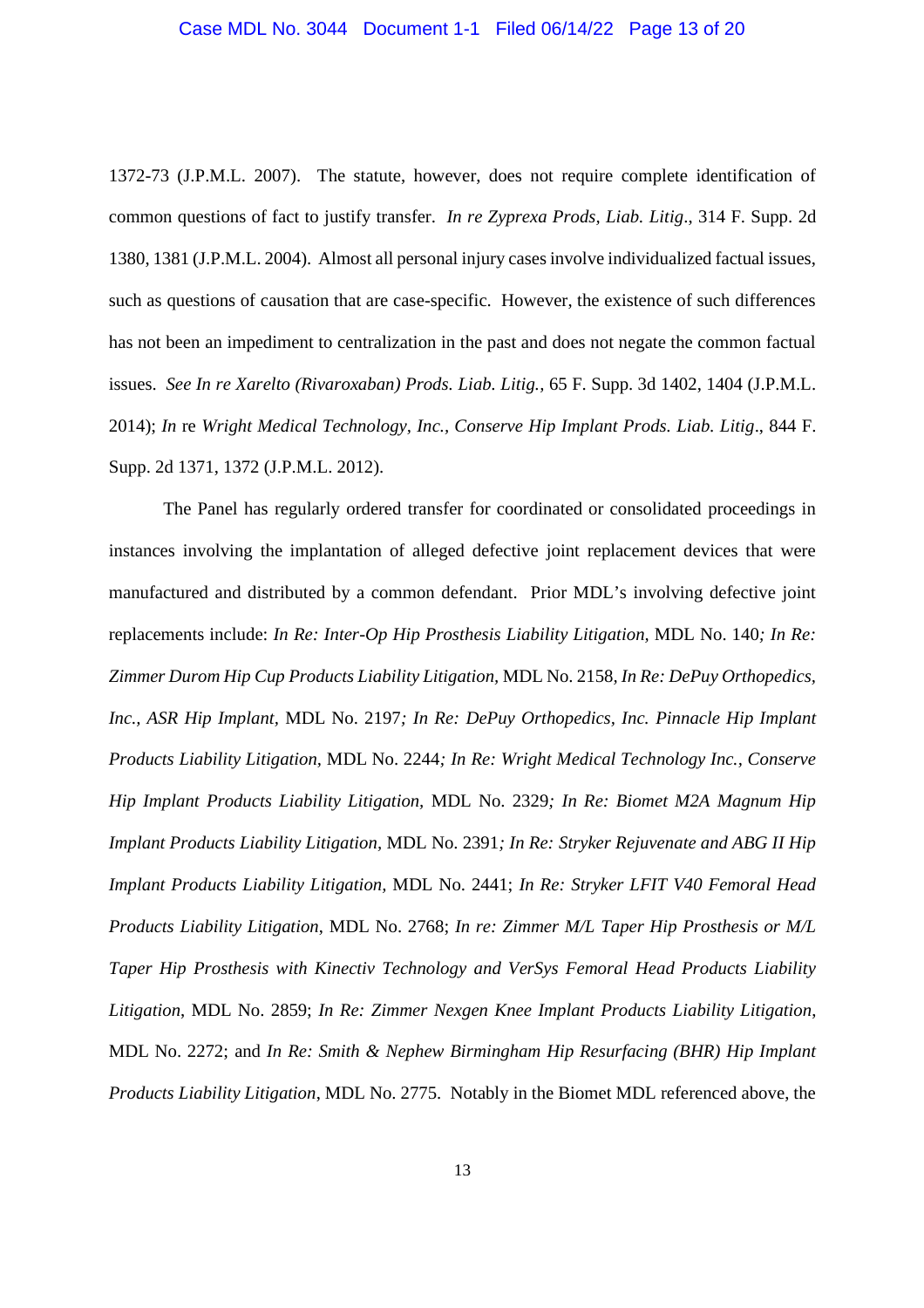## Case MDL No. 3044 Document 1-1 Filed 06/14/22 Page 14 of 20

litigation involved two different models of metal-on-metal hip components, one branded the M2A and the other branded the Magnum. They were both metal-on-metal designs but had certain distinctions. The same is true for the Stryker Rejuvenate MDL that involved two different recalled modular hips – the Rejuvenate and the ABG II, which had different designs and lengths, but shared the fact that they were both modular necks and stems.

Similarly, the cases presented here share a common core of operative facts. All plaintiffs allege that an Optetrak, Truliant or Connexion GXL Device failed due to premature degradation of polyethylene, and the components at issue were surgically removed or are scheduled to be removed in the coming weeks. The cases involve a shared mechanism of failure as well as similar injuries to each plaintiff, including but not limited to the need for revision surgery, component loosening, tissue damage, osteolysis, and bone loss.

Among the common factual issues are the causal relationship between the design, manufacture and packaging of the polyethylene inserts, failure to warn of premature wear and degradation, and failure to recall the inserts sooner. Each Plaintiff alleges Exactech knew or should have known of the defective nature of the polyethylene insert and yet failed to properly warn doctors and patients and failed to timely remove the products from the market when it knew of the dangers associated with these products. Cases that share core issues of fact concerning design, manufacture, testing and marketing of a product are appropriate for consolidation. *See In re Cook Medical, Inc., Pelvic Repair System Prods. Liab. Litig*., 949 F. Supp. 2d 1373, 1375 (J.P.M.L. 2013); *In re Cook Medical, Inc., IVC Filters Marketing, Sales Pracs. and Prods. Liab. Litig*., 53 F. Supp. 3d 1379, 1380 (J.P.M.L. 2014); *In re Power Morcellator Prods. Liab. Litig*., 140 F. Supp. 3d 1351, 1353 (J.P.M.L. 2015).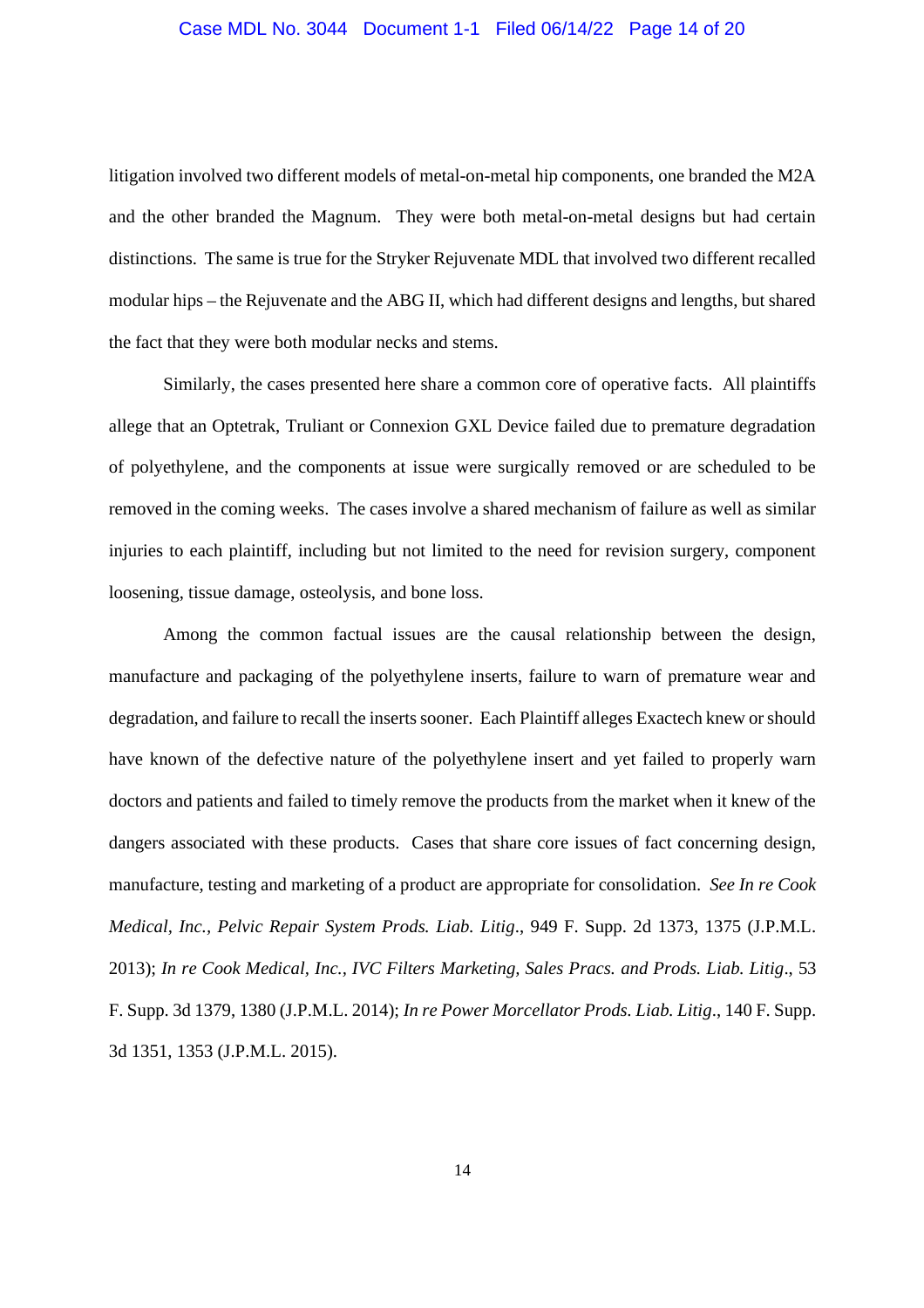## Case MDL No. 3044 Document 1-1 Filed 06/14/22 Page 15 of 20

Plaintiffs have also asserted the same legal theories of liability, including negligence, negligent manufacturing, breach of express and implied warranties, strict liability and defective design. Plaintiffs raise common questions of fact to support their theories of liability including: the propensity of these polyethylene inserts to rapidly oxidize and then deteriorate, how the packaging of the polyethylene inserts was developed, what were the manufacturing and packaging processes implemented by Exactech, when Exactech first learned of the harmful effects caused by these devices; whether, and for how long, Exactech concealed this knowledge from surgeons and physicians and continued to promote sales of these devices; whether the polyethylene insert was defectively designed in additional to being defectively manufactured; whether Exactech failed to provide adequate warnings concerning these devices; whether Exactech engaged in fraudulent and negligent marketing practices regarding these devices; and the nature and extent of damages suffered by Plaintiffs as a result of these devices.

Moreover, intertwined with these facts, is the timing of the corporate changes. The formerly publicly traded Exactech was purchased by private equity, Osteon Holdings Inc. and TPG Capital, during a period when the problems with the products were being observed by surgeons and there were early literature reports of concern. Discovery will likely be fruitful as to what role the merger had with disclosure or suppression of these significant safety problems.

Accordingly, the Interested Parties respectfully request the Panel order coordinated or consolidated proceedings for cases involving failure of the polyethylene components of the Exactech Optetrak, Truliant, Vantage and GXL Connexion Devices.

# **B. Consolidation of these Cases Would Serve the Convenience of the Parties and Witnesses**

Pretrial coordination of the Optetrak, Truliant, Vantage and Connexion GXL Device cases will serve the convenience of the parties and witnesses. When cases involve common issues of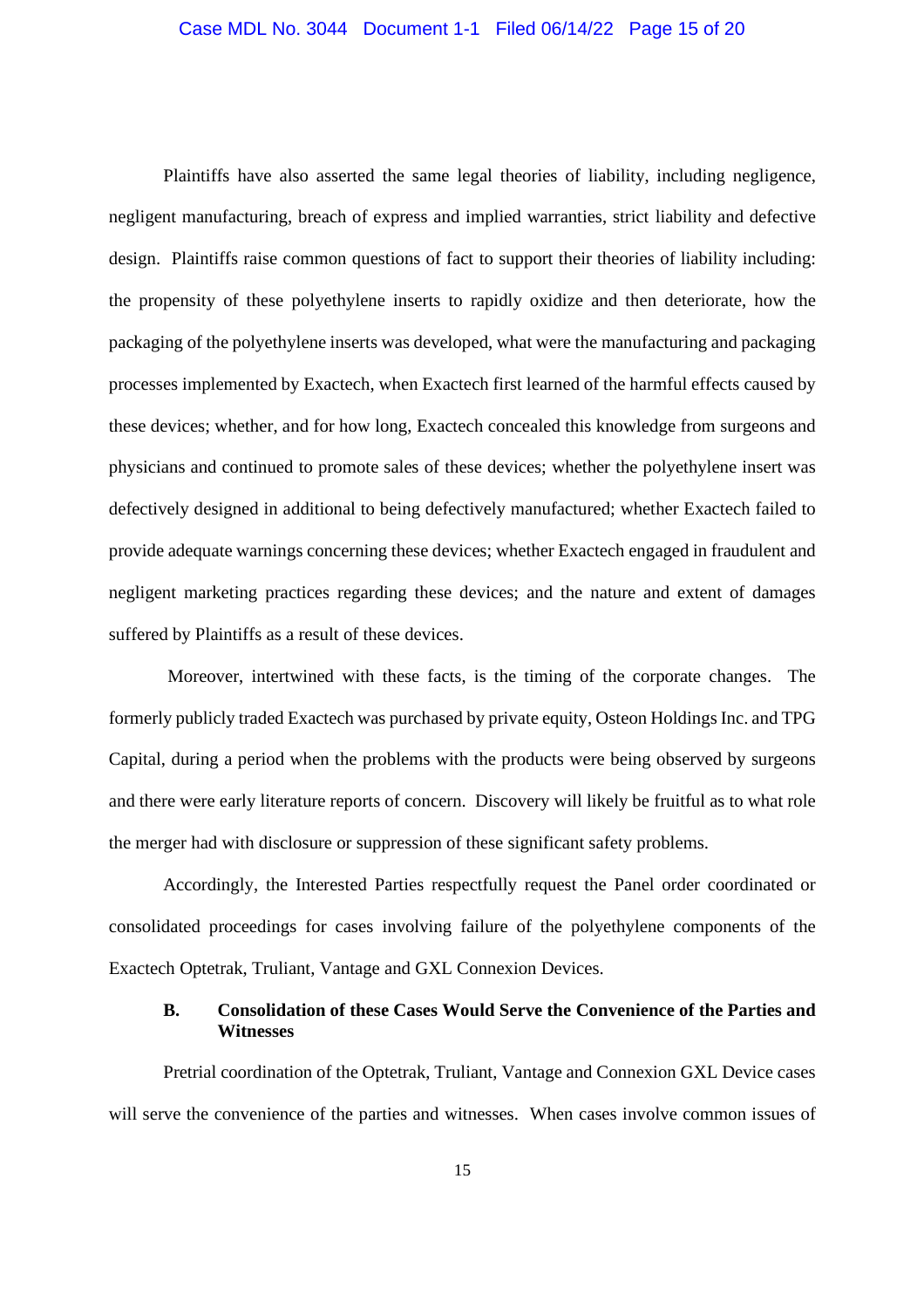# Case MDL No. 3044 Document 1-1 Filed 06/14/22 Page 16 of 20

fact, consolidation will serve the convenience of the parties and witnesses by preventing the duplication of discovery as well as inconsistent or repetitive pretrial rulings. *In re Meridia Prods. Liab. Litig*.*,* 217 F. Supp. 2d 1377 (J.P.M.L. 2002). It will also conserve the resources of the parties and the judiciary. *Id.* at 1378.

Plaintiffs' common theories of product defect run throughout each action and will reduce duplicative discovery and motion practice relating to those common theories. Consolidation will reduce the number of discovery requests and the costs associated with multiple productions in numerous district courts. Specifically, depositions of key witnesses can be coordinated. Additionally, Exactech can produce documents to one central location as opposed to producing documents to each individual plaintiff. If transfer is denied in this litigation, these cases will proceed on independent tracks, requiring duplicative discovery, and repeated depositions of the same corporate personnel. Both Plaintiffs and Defendants would benefit from centralization, and the economies of scale that it would bring.

Furthermore, to be discussed in greater detail below, the Eastern District of New York, Brooklyn Division would be the most convenient venue for the parties and witnesses as the Optetrak Device was likely implanted in more New York area residents than anywhere else given the extensive use of these devices by HSS, an internationally preeminent hospital that is devoted to orthopedic care and performs many thousands of arthroplasties a year. Brooklyn is a very convenient venue for key witnesses, including those of Exactech and many of the Plaintiff's and Plaintiff's treating physicians who live and practice in the area. Therefore, consolidation of the Optetrak, Truliant, Connexion GXL and Vantage Device cases will serve the convenience of the parties and witnesses, with the Eastern District of New York being the most convenient and efficient venue.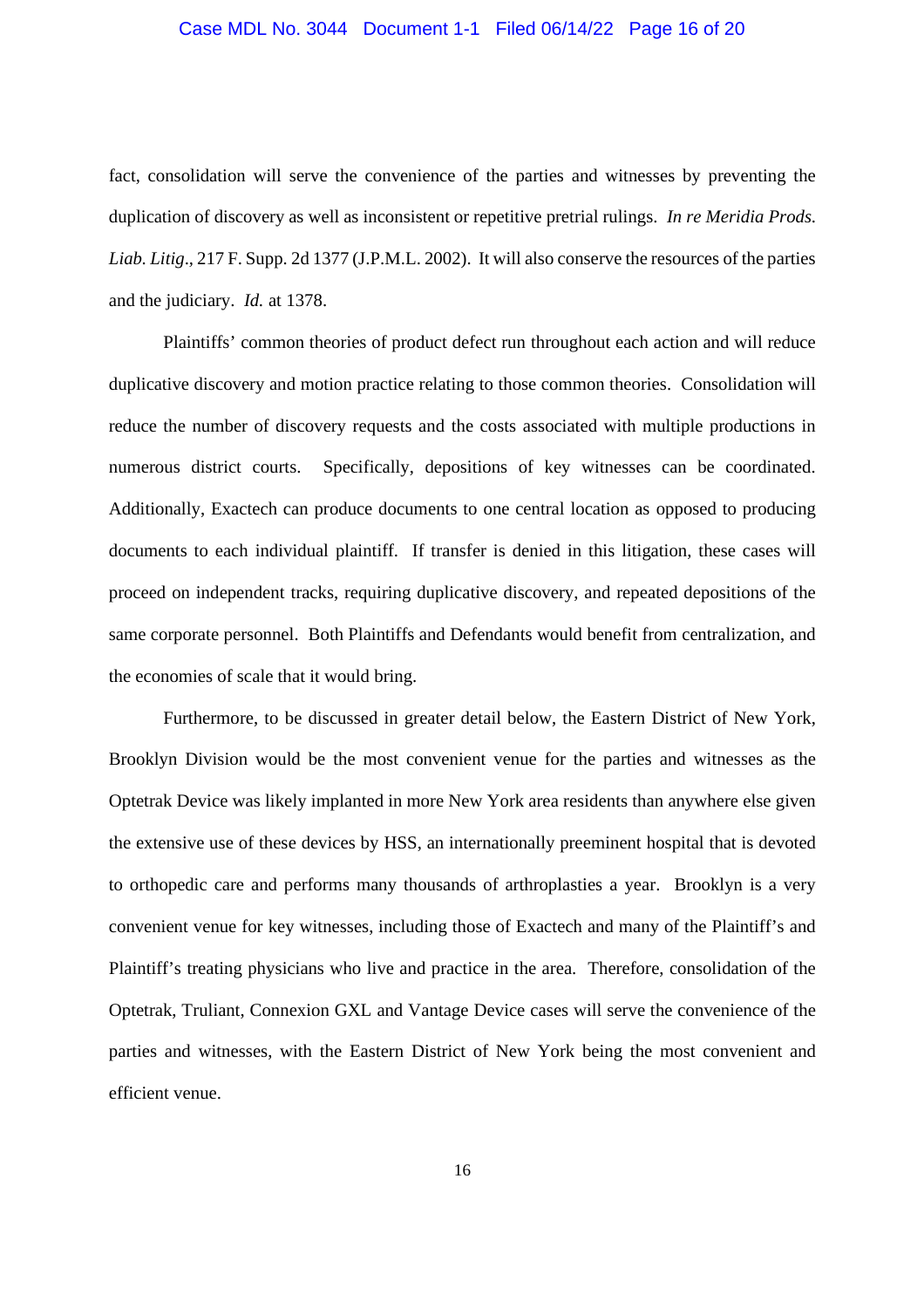### **C. Transfer to The Eastern District of New York Promotes the Just and Efficient Conduct of the Litigation.**

Lastly, consolidation of the litigations regarding these recalled Exactech polyethylene components cases would promote the just and efficient conduct of the litigation. In the matters presently pending, discovery is in its earliest stages or has not yet commenced. Thus, since the parties have not yet endeavored into extensive discovery, pretrial coordination would prevent the production of duplicative discovery in at least twenty-seven different actions and avoid repetitive disputes over the same issues in multiple federal district courts. The Movants maintain that centralization will create for greater efficiency, alleviate the potential for inconsistent rulings and preserve the resources of the judiciary.

As to what is an appropriate transferee forum, the Panel must balance a number of factors, including: the experience, skill and caseloads of the available judges; the number of cases pending in the jurisdiction; the convenience of the parties; the location of the witnesses and evidence; and the minimization of cost and inconvenience to the parties. *See In re Lipitor (No. II)*, 997 F. Supp. 2d at 1357; *In re Preferential Drugs Prods. Pricing Antitrust Litig*., 429 F. Supp. 1027, 1029 (J.P.M.L. 1977); *In re Tri-State Crematory Litig*., 206 F. Supp. 1376, 1378 (J.P.M.L. 2002).

Judge Kiyo A. Matsumoto of the Eastern District of New York in Brooklyn is already presiding over four (4) Optetrak Device cases and three (3) other Exactech cases are in Central Islip.<sup>30</sup> Judge Matsumoto presided over a pharmaceutical MDL that concluded a decade ago, so she has MDL experience but has not had a recent MDL litigation. *See In re Pamidronate Prods. Liab. Litig*., 657 F. Supp. 2d 1368, 1369 (J.P.M.L. 2009). Moreover, her many years as an

<sup>&</sup>lt;sup>30</sup> As demonstrated on the Schedule of Actions, *Alberti v. Exactech, Inc.*, a Connexion GXL acetabular liner case is also pending before Judge Eric Komitee in Central Islip, *Fassler v. Exactech, Inc.*, an Optetrak case is pending before Judge Gary R. Brown in Central Islip, and *Cuneo v. Exactech, Inc.*, an Optetrak case is pending before Judge Joanna Seybert in Central Islip.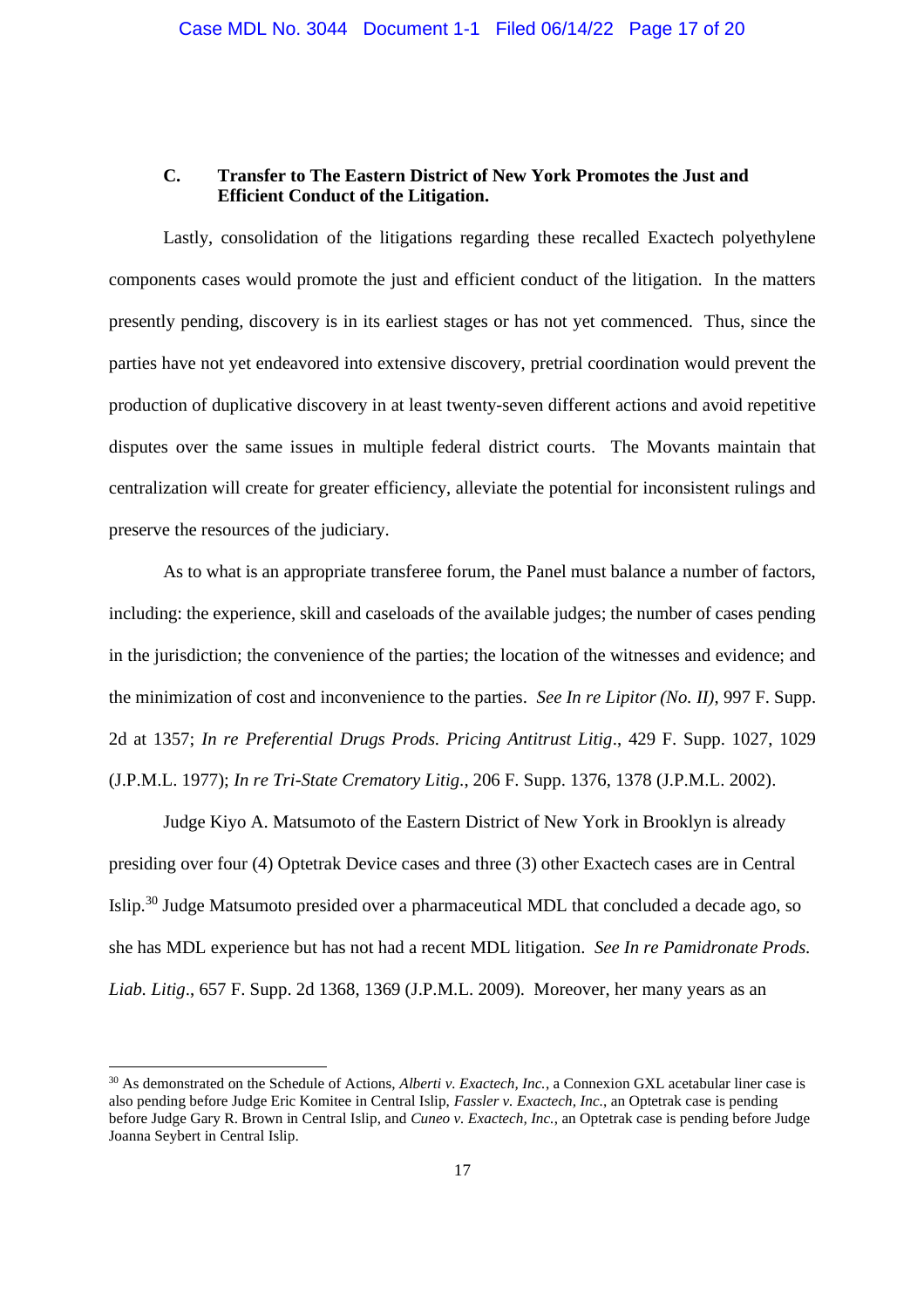# Case MDL No. 3044 Document 1-1 Filed 06/14/22 Page 18 of 20

assistant United States Attorney and her eighteen years on the Federal bench, including her time as a United States Magistrate Judge, make her imminently qualified.

As of May 2022, there are only five (5) MDLs pending in the Eastern District of New York, four of which are antitrust cases. The only open products liability MDL, *In Re: Propecia (Finasteride) Products Liability Litigation*, has one open case pending and is thus for all practical purposes, closed.<sup>31</sup> While the Panel may also consider the Southern District of New York, there are sixteen (16) MDLs pending in the Southern District.<sup>32</sup> Although HSS is located in Manhattan, the MDL caseload is significantly less in Brooklyn and Brooklyn is just as convenient for the parties. Per Google Maps, the Brooklyn courthouse in Cadman Plaza is located ten miles from or twenty minutes away from LaGuardia Airport, and just five miles and a sixteen-minute subway ride from Penn Station where trains from the entire Northeast Corridor including Boston, Philadelphia and Washington DC travel. Similarly, it is 7.3 miles from the Hospital for Special Surgery to Cadman Plaza, Brooklyn. Further, there is an abundance of hotel options walking distance from the courthouse.

While there are two (2) cases pending in the District of New Jersey, and numerous experienced jurists there who have handled MDLs and complex pharmaceutical and medical device cases, that District has many large MDLs and has one of the busiest dockets in the federal court system.

While no cases have yet been filed in the Northern District of Florida, the federal district where Exactech is headquartered, Movants would strongly urge the Panel to avoid any transfer to this district as there are well more than 100,000 cases pending in the *In Re: 3M Combat Arms*

<sup>&</sup>lt;sup>31</sup> MDL Statistics Report – Distribution of Pending MDL Dockets by District, U.S. JUDICIAL PANEL ON MULTIDISTRICT LITIGATION (May 16, 2022)

https://www.jpml.uscourts.gov/sites/jpml/files/Pending\_MDL\_Dockets\_By\_District-May-16-2022.pdf.  $32 \tilde{I}$ d.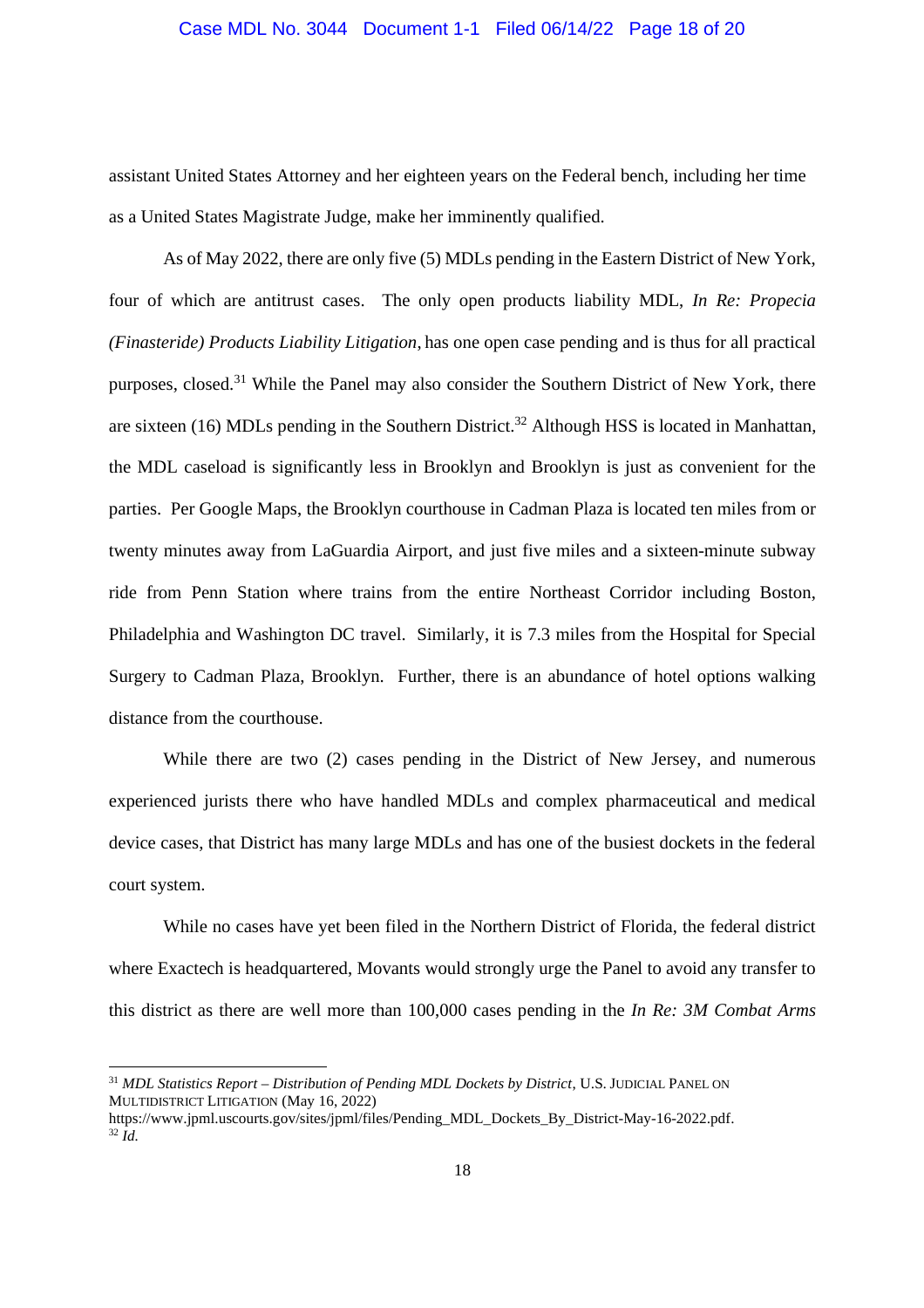# Case MDL No. 3044 Document 1-1 Filed 06/14/22 Page 19 of 20

*Earplug Products Liability Litigation*, 366 F. Supp. 3d. 1368, 1369 (J.P.M.L. 2019). Indeed, the 2021 statistics of the Administrative Office of the U.S. Courts note that "personal injury/product liability filings surged 150 percent (up 138,436 cases) as cases involving other personal injury/product liability rose by 136,905 filings (up 210 percent).<sup>33</sup> Most were MDL cases filed in the Northern District of Florida that addressed 3M Combat Arms earplugs."<sup>34</sup>

Thus, given Judge Matsumoto's notable qualifications, the ubiquitous implantation of Exactech Devices in New York areas residents, the convenience of the parties and witnesses, and that only a single products liability MDL is pending with one open case, the Eastern District of New York would best promote just and efficient conduct of the Exactech Litigation.

#### **III. CONCLUSION**

Transfer and consolidation for pre-trial proceedings of all pending and subsequently filed Optetrak, Truliant, Vantage and Connexion GXL Device cases will promote the just and efficient conduct of these actions by allowing national coordination of discovery and other pretrial efforts, will prevent duplicative and potentially conflicting pre-trial rulings, will reduce the costs of litigation, and allow cases to proceed more efficiently to trial.

For all of the foregoing reasons, Plaintiffs respectfully request that the Panel issue an order transferring all actions listed in the attached Schedule of Actions, as well as all subsequently filed related actions, for coordinated and consolidated pretrial proceedings to the Eastern District of New York.

Dated: June 14, 2022 Respectfully Submitted,

/s/ Ellen Relkin

Ellen Relkin (ER-9536)

<sup>33</sup> Administrative Office of the United States Courts, *Federal Judicial Caseload Statistics 2021*, ADMIN. OFF. OF THE U.S. CTS. (2021) https://www.uscourts.gov/statistics-reports/federal-judicial-caseload-statistics-2021. <sup>34</sup> *Id.*